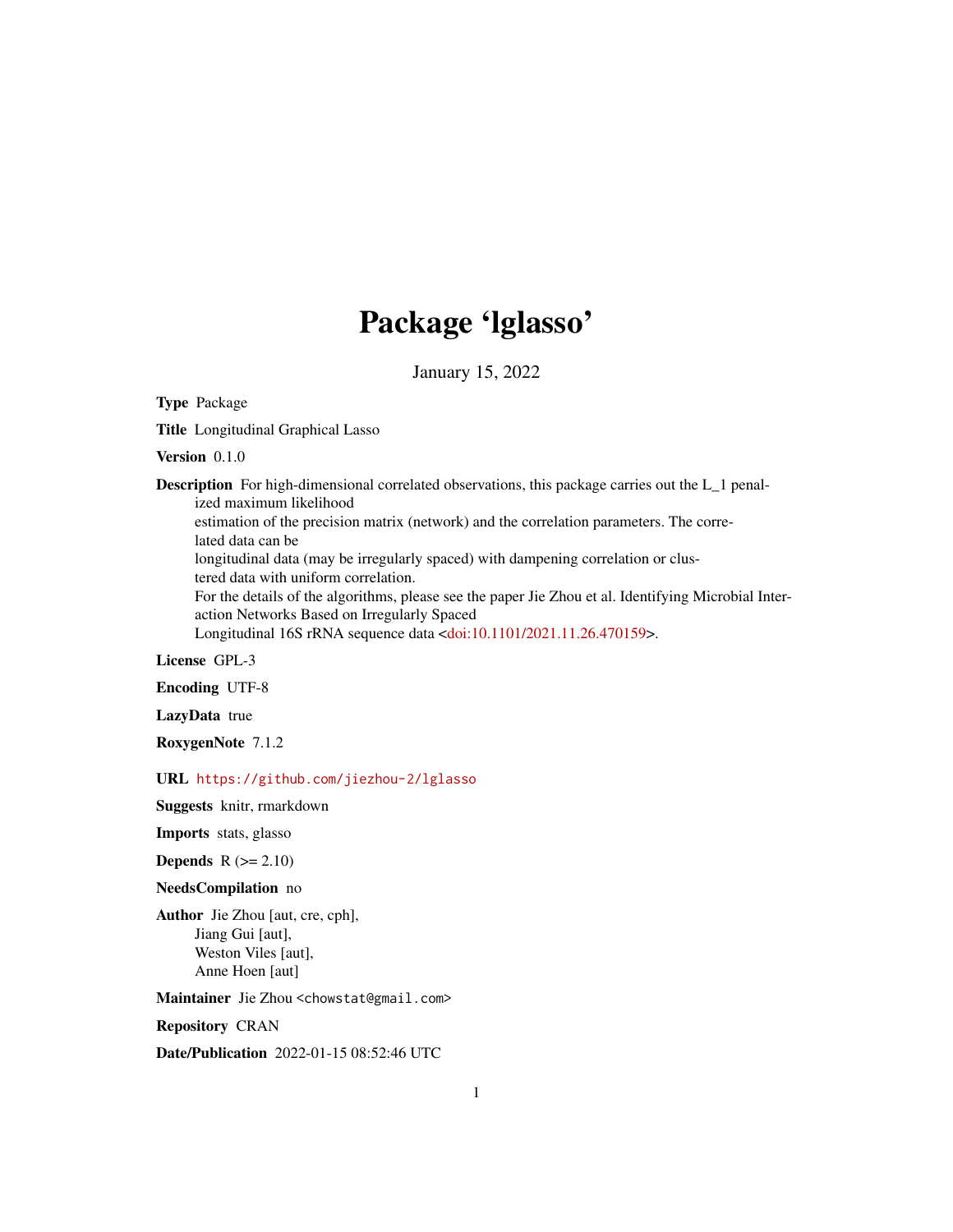## <span id="page-1-0"></span>R topics documented:

| Index |  |  |  |  |  |  |  |  |  |  |  |  |  |  |  |  |  |  |
|-------|--|--|--|--|--|--|--|--|--|--|--|--|--|--|--|--|--|--|

heterlongraph *Estimates of correlation parameters and precision matrix*

#### Description

Estimates of correlation parameters and precision matrix

#### Usage

heterlongraph(data, rho, type, tole, lower, upper)

#### Arguments

| data  | Data matrix in which the first column is subject id, the second column is the time<br>points of observation. Columns 2 to $(p+2)$ is the observations for p variables. |
|-------|------------------------------------------------------------------------------------------------------------------------------------------------------------------------|
| rho   | Tuning parameter used in graphical lasso                                                                                                                               |
| type  | Type of correlation function, which can take either "abs" or "sqr".                                                                                                    |
| tole  | Error tolerance for determination of convergence of EM algorithm                                                                                                       |
| lower | Lower bound for prediction of correlation parameter tau                                                                                                                |
| upper | Upper bound for prediction of correlation parameter tau                                                                                                                |

#### Value

S list with three components which are the final estimate of alpha, tau and precision matrix omega

#### Author(s)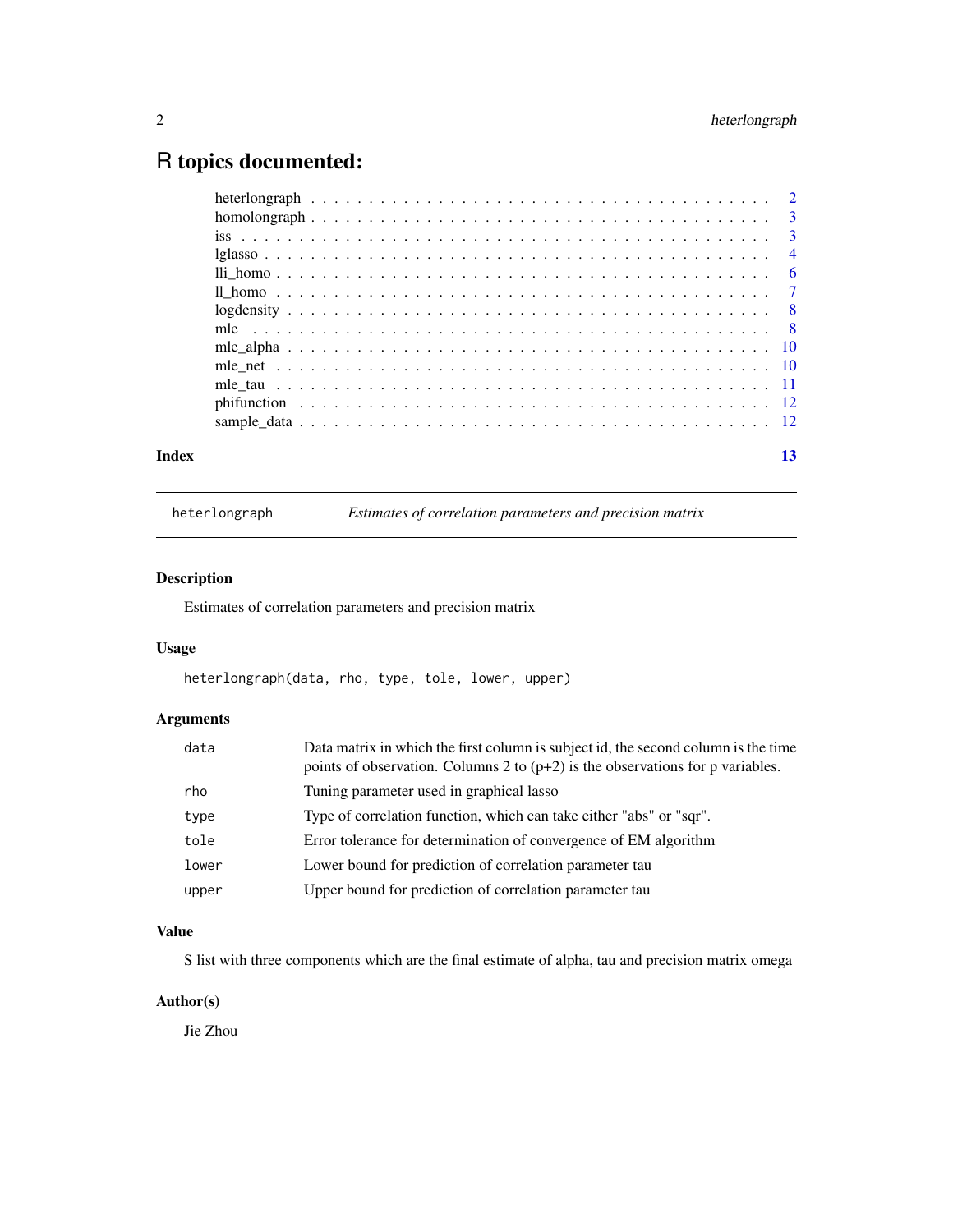<span id="page-2-0"></span>homolongraph *Estiamte of precision matrix and autocorrelaton parameter for homogeneous model*

#### Description

Estiamte of precision matrix and autocorrelaton parameter for homogeneous model

#### Usage

homolongraph(data, rho, type, tole, lower, upper)

#### Arguments

| data  | Data matrix in which the first column is subject id, the second column is the time<br>points of observation. Columns 2 to $(p+2)$ is the observations for p variables. |
|-------|------------------------------------------------------------------------------------------------------------------------------------------------------------------------|
| rho   | Tuning parameter for graphical lasso                                                                                                                                   |
| type  | Type of correlation function, which can take either "abs" or "qua".                                                                                                    |
| tole  | Error tolerance for determination of convergence of EM algorithm                                                                                                       |
| lower | Lower bound for prediction of correlation parameter tau                                                                                                                |
| upper | Upper bound for prediction of correlation parameter tau                                                                                                                |

#### Value

A list for estimates of precision matrix and correlation parameter for given tuning parameter

#### Author(s)

Jie Zhou

iss *Quasi covariance matrix for subject i*

#### Description

Quasi covariance matrix for subject i

#### Usage

iss(idata, itau, type)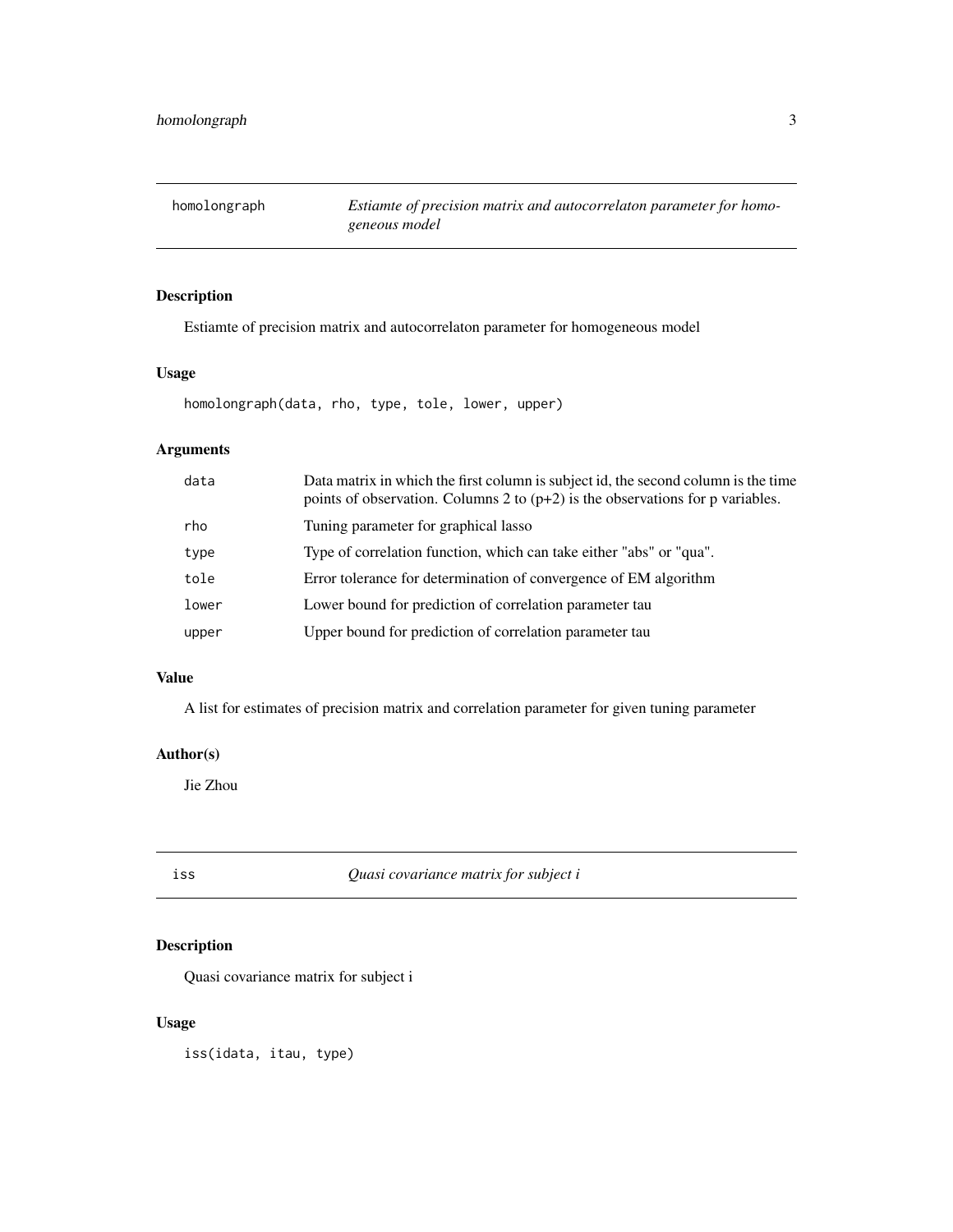#### <span id="page-3-0"></span>Arguments

| idata | Data matrix for the subject i in which the first column is subject (cluster) id, the<br>second column stands for the time points () of observation. Columns 2 to $(p+2)$<br>is the observations for p variables respectively. |
|-------|-------------------------------------------------------------------------------------------------------------------------------------------------------------------------------------------------------------------------------|
| itau  | Correlation parameter                                                                                                                                                                                                         |
| type  | Type of correlation function, which typically take either 0, 1 or 2.                                                                                                                                                          |

#### Value

Empirical quasi covariance matrix

#### Author(s)

Jie Zhou

lglasso *Graphical Lasso for Longitudinal Data*

#### Description

This function implements the L\_1 penalized maximum likelihood estimation for precision matrix (network) based on correlated data, e.g., irregularly spaced longitudinal data. It can be regarded as an extension of the package glasso (Friedman,Hastie and Tibshirani, 2008) which aims to find the sparse estimate of the network from independent continuous data.

#### Usage

```
lglasso(
  data,
  rho,
  heter = TRUE,
  type = 1,
  tole = 0.01,
  lower = 0.01,upper = 10)
```
#### Arguments

| data | Data matrix in which the first column is subject id, the second column is time<br>points of observations for temporal data or site id for spatial data. Columns 3 to<br>$(p+2)$ is the observations for p variables. |
|------|----------------------------------------------------------------------------------------------------------------------------------------------------------------------------------------------------------------------|
| rho  | Tuning parameter used in $L_1$ penalty                                                                                                                                                                               |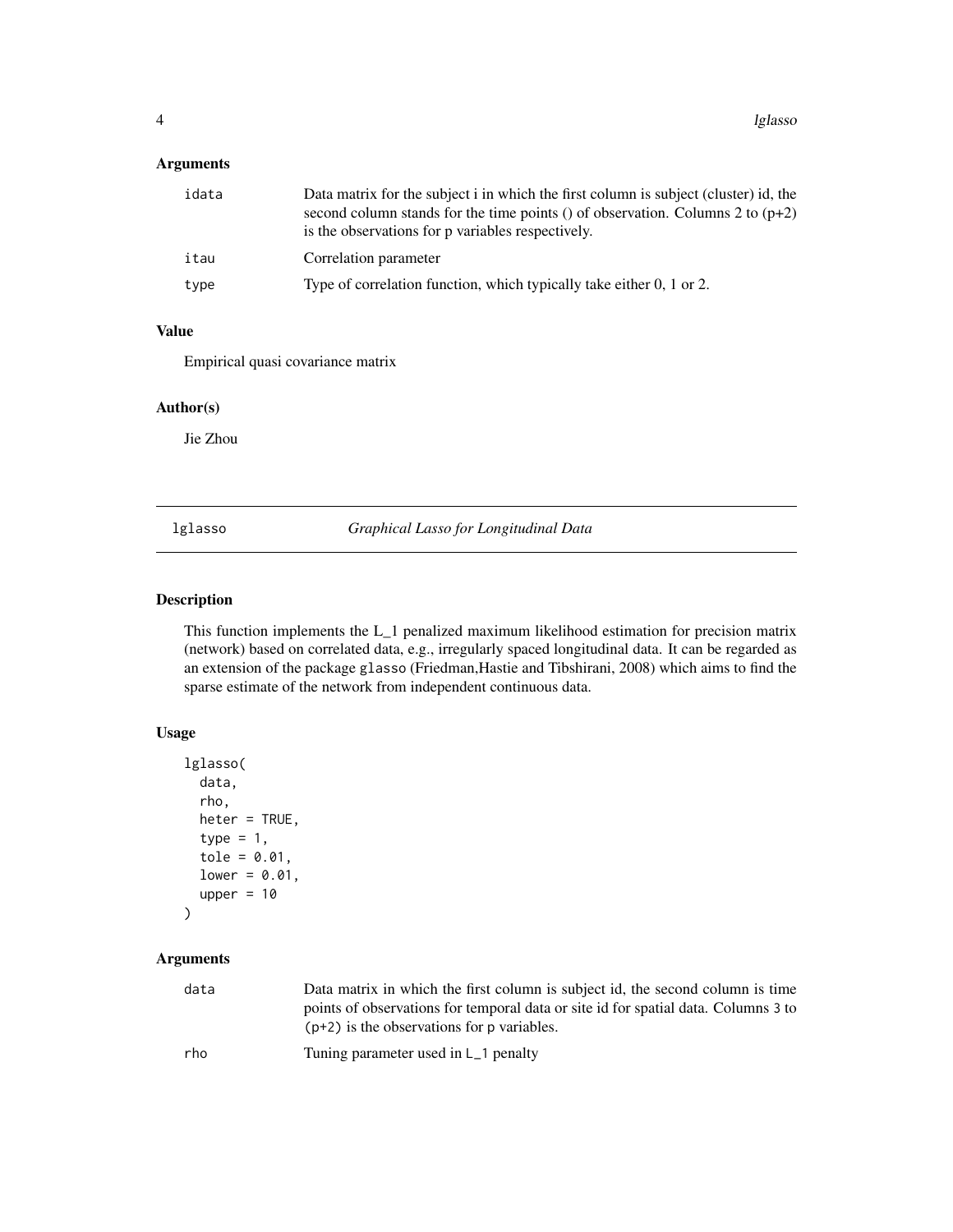#### lglasso 55 and 55 and 55 and 55 and 55 and 55 and 55 and 55 and 55 and 55 and 55 and 55 and 55 and 55 and 55 and 55 and 55 and 55 and 55 and 55 and 55 and 55 and 55 and 55 and 55 and 55 and 55 and 55 and 55 and 55 and 55 a

| heter | Binary variable TRUE or FALSE, indicating heterogeneous model or homoge-<br>neous model is fitted. In heterogeneous model, subjects are allowed to have<br>his/her own temporal correlation parameter tau_i; while in homogeneous model,<br>all the subjects are assumed to share the same temporal correlation parame-<br>$ter, i.e., tau_1 = tau_2 = tau_{au_m}$ |
|-------|--------------------------------------------------------------------------------------------------------------------------------------------------------------------------------------------------------------------------------------------------------------------------------------------------------------------------------------------------------------------|
| type  | A positive number which specify the correlation function. The general form of<br>correlation function is given by $exp(tau t_i-t_j ^t)$ ; in which type=0<br>can be used for spatial correlation while type>0 are used for temporal correla-<br>tion. For latter, the default value is set to be type=1.                                                           |
| tole  | Threshold for convergence. Default value is 1e-2. Iterations stop when maxi-<br>mum absolute difference between consecutive estimates of parameter change is<br>less than tole.                                                                                                                                                                                    |
| lower | Lower bound for predicts of correlation parameter tau. Default value is 1e-2.<br>The estimate of tau(alpha) will be searched in the interval [lower, upper],<br>where parameter upper is explained in the following.                                                                                                                                               |
| upper | Upper bound for predicts of correlation parameter tau.                                                                                                                                                                                                                                                                                                             |

#### Value

If heter=TRUE, then a list with three components is returned which are respectively the estimate of parameter alpha in exponent distribution, correlation parameter tau and precision matrix omega. If heter=FALSE, then a list with two components is returned which are respectively the estimate of correlation parameter tau and precision matrix omega.

#### Author(s)

Jie Zhou

#### References

Jie Zhou, Jiang Gui, Weston D.Viles, Anne G.Hoen Identifying Microbial Interaction Networks Based on Irregularly Spaced Longitudinal 16S rRNA sequence data. bioRxiv 2021.11.26.470159; doi: https://doi.org/10.1101/2021.11.26.470159

Friedman J, Tibshirani TH and R. Glasso: Graphical Lasso: Estimation of Gaussian Graphical Models.; 2019. Accessed November 28, 2021. https://CRAN.R-project.org/package=glasso

Friedman J, Hastie T, Tibshirani TH, Sparse inverse covariance estimation with the graphical lasso, Biostatistics, Volume 9, Issue 3, July 2008, Pages 432–441, https://doi.org/10.1093/biostatistics/kxm045

#### Examples

```
sample_data[1:5,1:5]
dim(sample_data)
## Heterogeneous model with dampening correlation rate using the first three clusters
a = lglasso(data = sample_data[1:11,], rho = 0.7, heter=TRUE, type=1)### Estimates of correlation parameters
a$tau
### Sub-network for the first five variables
a$omega[1:5,1:5]
```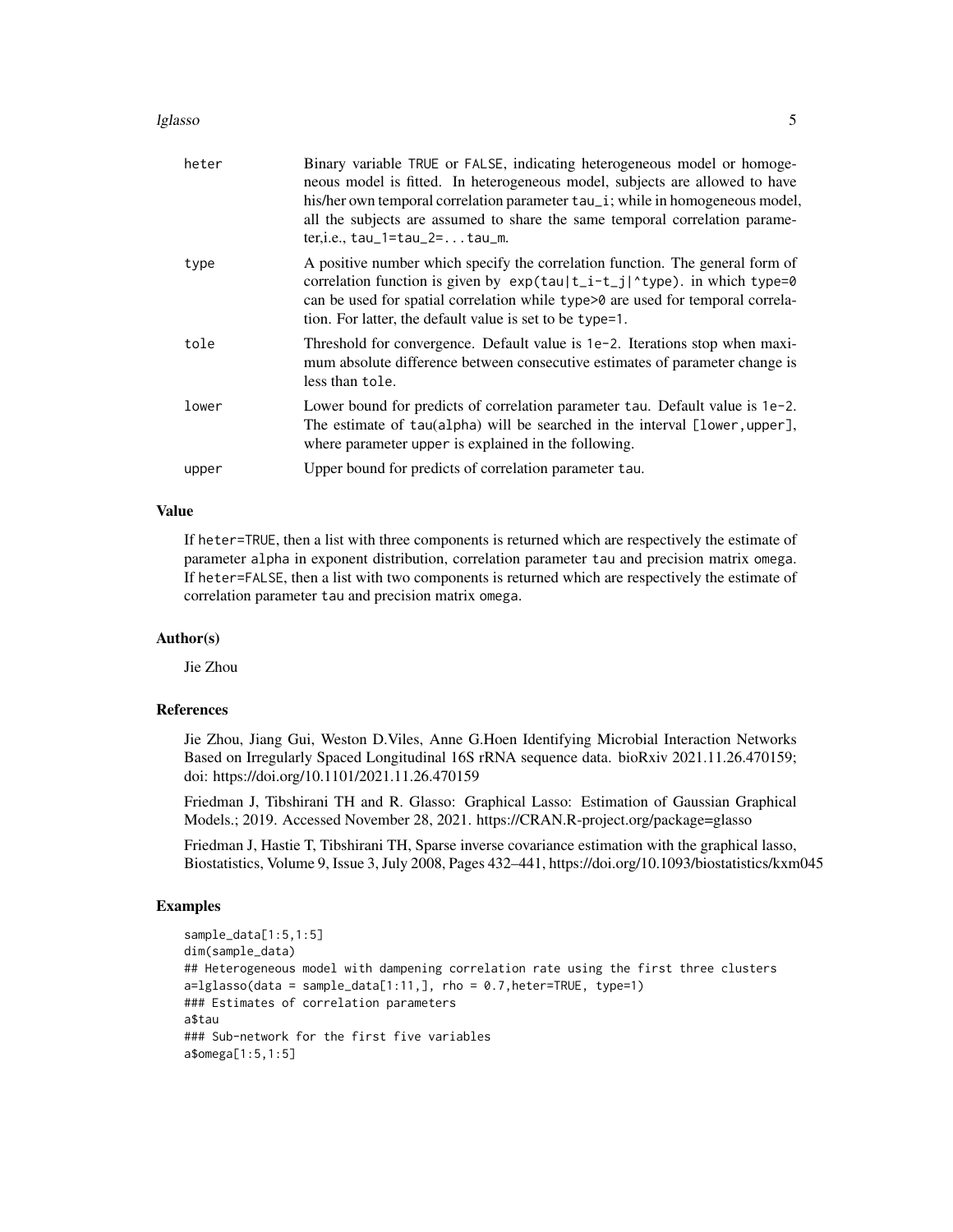```
### Total number of the edges in the estimated network
(length(which(a$omega!=0))-ncol(a$omega))/2
## Homogeneous model with dampening correlation rate using the first three clusters
b = lglasso(data = sample_data[1:11,], rho = 0.7, heter=False, type=1)### Estimates of correlation parameters
b$tau
### Sub-network for the first five variables
b$omega[1:5,1:5]
### Total number of the edges in the estimated network
(length(which(b$omega!=0))-ncol(b$omega))/2
## Heterogeneous model with uniform correlation rate using the first three clusters
c=lglasso(data = sample_data[1:11,], rho = 0.7,heter=TRUE,type=0)
### Estimates of correlation parameters
c$tau
### Sub-network for the first five variables
c$omega[1:5,1:5]
### Total number of the edges in the estimated network
(length(which(c$omega!=0))-ncol(c$omega))/2
## Homogeneous model with uniform correlation rate using the first three clusters
d=lglasso(data = sample_data[1:11,], rho = 0.7,heter=FALSE,type=0)
### Estimates of correlation parameters
d$tau
### Sub-network for the first five variables
d$omega[1:5,1:5]
### Total number of the edges in the estimated network
(length(which(d$omega!=0))-ncol(d$omega))/2
```

|  | nomo |
|--|------|
|  |      |
|  |      |

#### full log likelihood used in EBIC computation

#### Description

full log likelihood used in EBIC computation

#### Usage

```
lli_homo(idata, omega, tau, type)
```
#### **Arguments**

| idata | Data matrix for the subject i in which the first column is id for subject, the second<br>column is the time points of observation. Columns 2 to $(p+2)$ is the observations<br>for p variables. |
|-------|-------------------------------------------------------------------------------------------------------------------------------------------------------------------------------------------------|
| omega | Precision matrix                                                                                                                                                                                |
| tau   | Correlation parameter                                                                                                                                                                           |
| type  | Type of correlation function, which can take either "abs" or "qua".                                                                                                                             |

<span id="page-5-0"></span>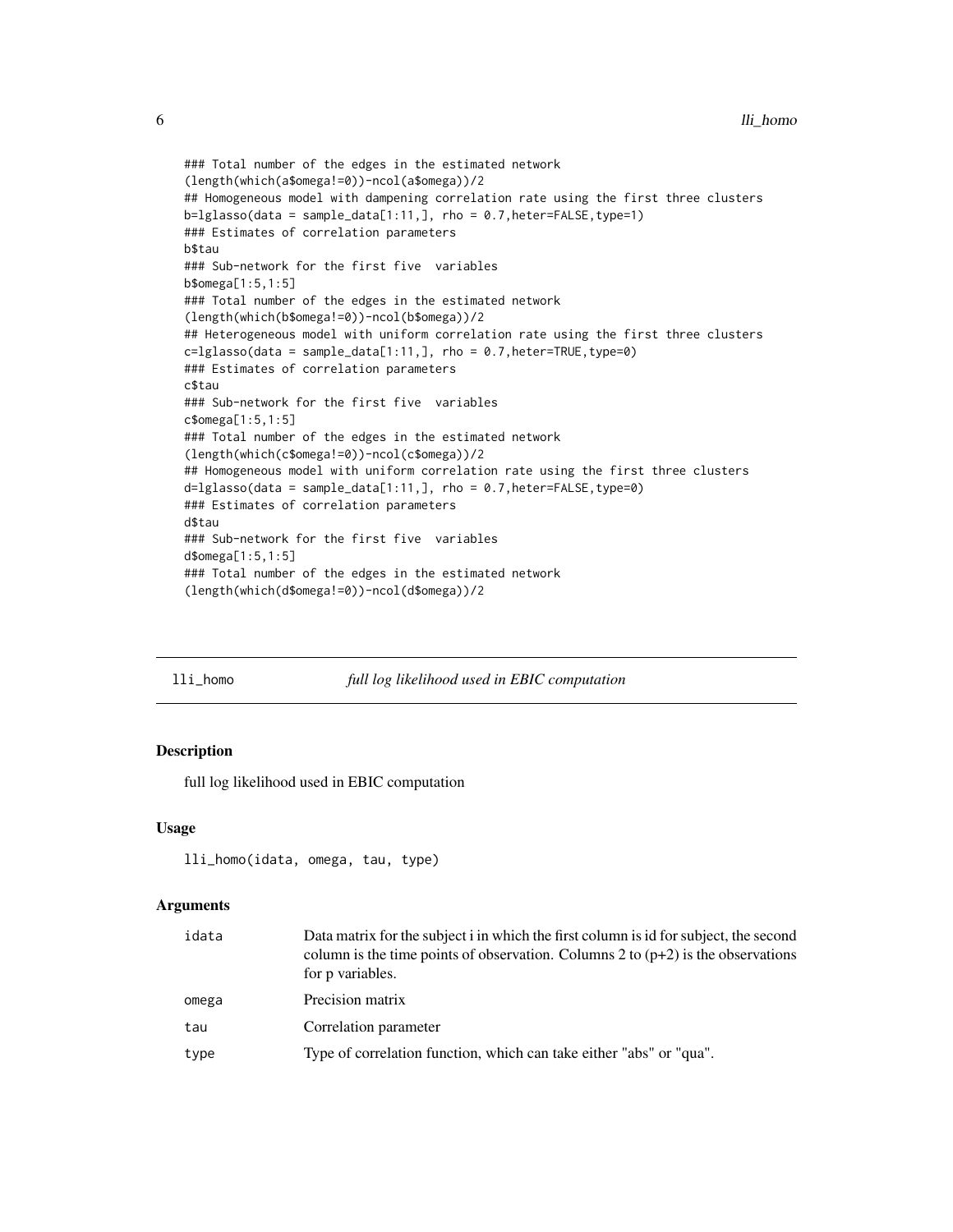#### <span id="page-6-0"></span>ll\_homo 7

#### Value

Value of likelihood function for subject i at given omega and tau

#### Author(s)

Jie Zhou

#### ll\_homo *Value of likelihood function at given parameter*

#### Description

Value of likelihood function at given parameter

#### Usage

ll\_homo(data, omega, tau, type)

#### Arguments

| data  | Data matrix in which the first column is subject id, the second column is the time<br>points of observation. Columns 2 to $(p+2)$ is the observations for p variables. |
|-------|------------------------------------------------------------------------------------------------------------------------------------------------------------------------|
| omega | Precision matrix                                                                                                                                                       |
| tau   | Correlation parameter                                                                                                                                                  |
| type  | Type of correlation function, which can take either "abs" or "qua".                                                                                                    |

#### Value

Value of likelihood function at given omega and tau

#### Author(s)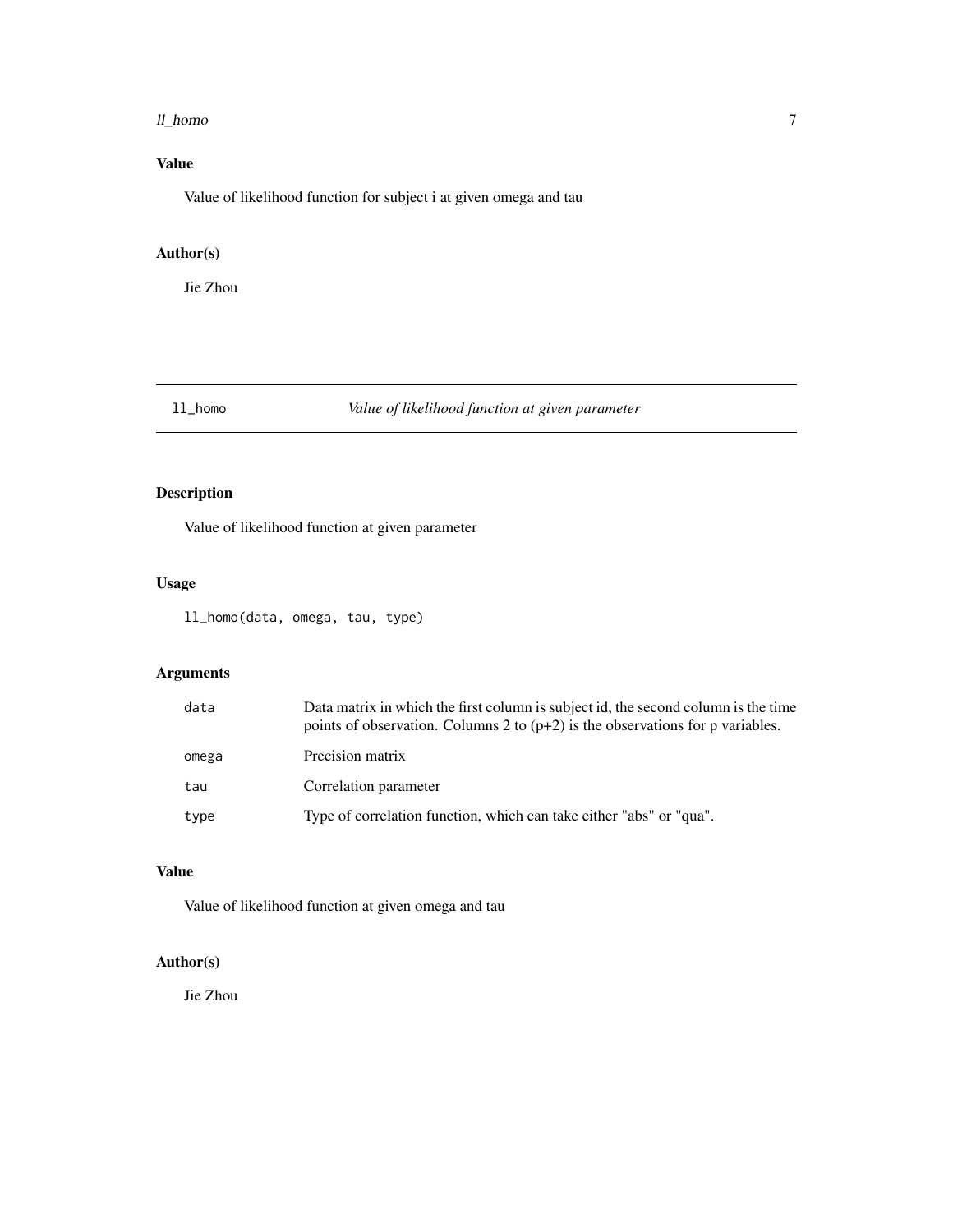#### <span id="page-7-0"></span>Description

Complete likelihood function used in EM algorithm of heterogeneous marginal graphical lasso model

#### Usage

logdensity(idata, omega, tau, alpha, type)

#### Arguments

| idata | Data matrix for the subject i in which the first column is id for subject, the second<br>column is the time points of observation. Columns 2 to $(p+2)$ is the observations<br>for p variables. |
|-------|-------------------------------------------------------------------------------------------------------------------------------------------------------------------------------------------------|
| omega | Precision matrix                                                                                                                                                                                |
| tau   | Correlation parameter                                                                                                                                                                           |
| alpha | Parameter in exponential distribution                                                                                                                                                           |
| type  | Type of correlation function, which can take either "abs" or "qua".                                                                                                                             |

#### Value

Value of complete likelihood function at given value of omega, tau and alpha

#### Author(s)

Jie Zhou

| mle | Maximum Likelihood Estimate of Precision Matrix and Correlation |
|-----|-----------------------------------------------------------------|
|     | <b>Parameters for Given Network</b>                             |

#### Description

Maximum Likelihood Estimate of Precision Matrix and Correlation Parameters for Given Network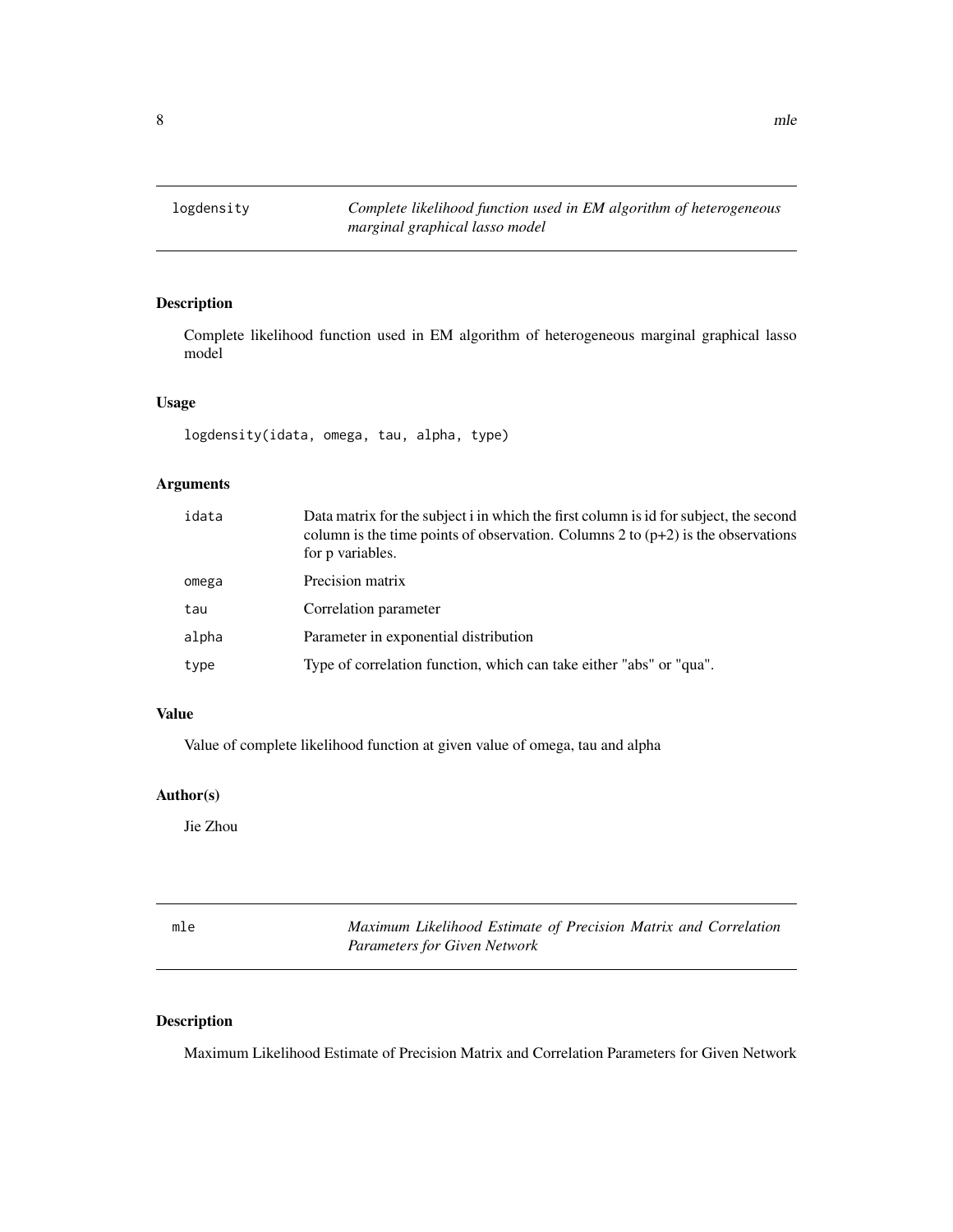mle to the set of the set of the set of the set of the set of the set of the set of the set of the set of the set of the set of the set of the set of the set of the set of the set of the set of the set of the set of the se

#### Usage

```
mle(
  data,
  network,
  heter = TRUE,
  type = 1,
  tole = 0.01,
  lower = 0.01,
  upper = 10\mathcal{L}
```
#### Arguments

| data    | Data matrix in which the first column is subject id, the second column is time<br>points of observations for temporal data or site id for spatial data. Columns 3 to<br>$(p+2)$ is the observations for p variables.                                                                                                                                            |
|---------|-----------------------------------------------------------------------------------------------------------------------------------------------------------------------------------------------------------------------------------------------------------------------------------------------------------------------------------------------------------------|
| network | The network selected by function Iglasso                                                                                                                                                                                                                                                                                                                        |
| heter   | Binary variable TRUE or FALSE, indicating heterogeneous model or homoge-<br>neous model is fitted. In heterogeneous model, subjects are allowed to have<br>his/her own temporal correlation parameter tau_i; while in homogeneous model,<br>all the subjects are assumed to share the same temporal correlation parame-<br>$ter, i.e., tau_1 = tau_2 =  tau_m.$ |
| type    | A positive number which specify the correlation function. The general form of<br>correlation function is given by exp(tau t_i-t_j ^type). in which type=0<br>can be used for spatial correlation while type>0 are used for temporal correla-<br>tion. For latter, the default value is set to be type=1.                                                        |
| tole    | Threshold for convergence. Default value is 1e-2. Iterations stop when maxi-<br>mum absolute difference between consecutive estimates of parameter change is<br>less than tole.                                                                                                                                                                                 |
| lower   | Lower bound for predicts of correlation parameter tau. Default value is 1e-2.<br>The estimate of tau(alpha) will be searched in the interval [lower, upper],<br>where parameter upper is explained in the following.                                                                                                                                            |
| upper   | Upper bound for predicts of correlation parameter tau.                                                                                                                                                                                                                                                                                                          |

#### Value

A list which include the maximum likelihood estimate of precision matrix, correlation parameter tau. If heter=TRUE, the output also include the estimate of alpha where tau~exp(alpha)

### Author(s)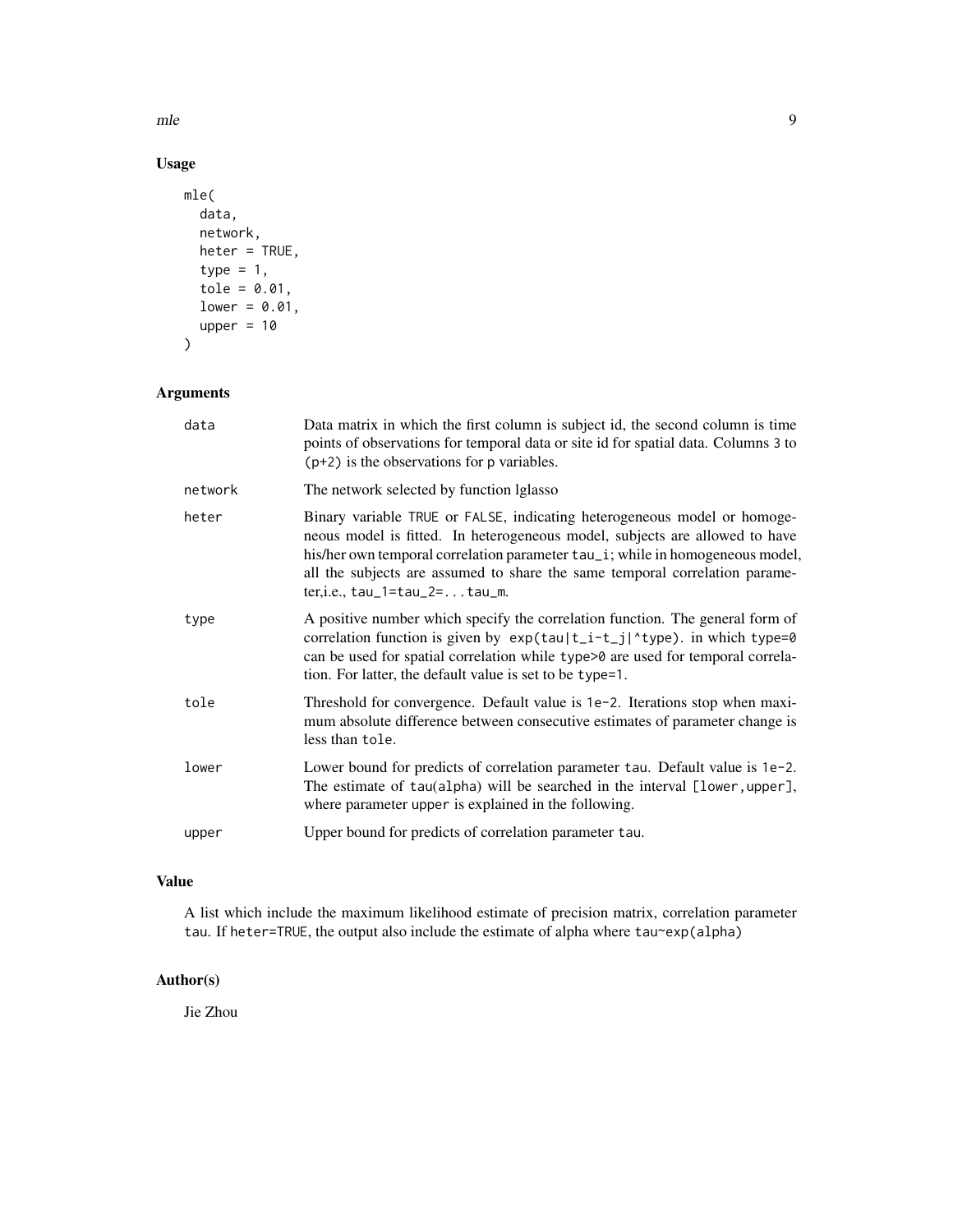<span id="page-9-0"></span>mle\_alpha *Maximum likelihood estimate of correlation parameter for given structure of precision matrix*

#### Description

Maximum likelihood estimate of correlation parameter for given structure of precision matrix

#### Usage

mle\_alpha(data, alpha0, omega, type, tole, lower, upper)

#### Arguments

| data   | Data matrix in which the first column is subject id, the second column is the time<br>points of observation. Columns 2 to $(p+2)$ is the observations for p variables. |
|--------|------------------------------------------------------------------------------------------------------------------------------------------------------------------------|
| alpha0 | Initial value for the parameter in exponential distribution                                                                                                            |
| omega  | Fixed value for precision matrix                                                                                                                                       |
| type   | Type of correlation function, which can take either "abs" or "qua".                                                                                                    |
| tole   | Error tolerance for determination of convergence of EM algorithm                                                                                                       |
| lower  | Lower bound for prediction of correlation parameter tau                                                                                                                |
| upper  | Upper bound for prediction of correlation parameter tau                                                                                                                |
|        |                                                                                                                                                                        |

#### Author(s)

Jie Zhou

mle\_net *Title*

#### Description

Title

#### Usage

mle\_net(data, priori)

#### Arguments

| data   | A Longitudinal data set             |
|--------|-------------------------------------|
| priori | Given structure of precision matrix |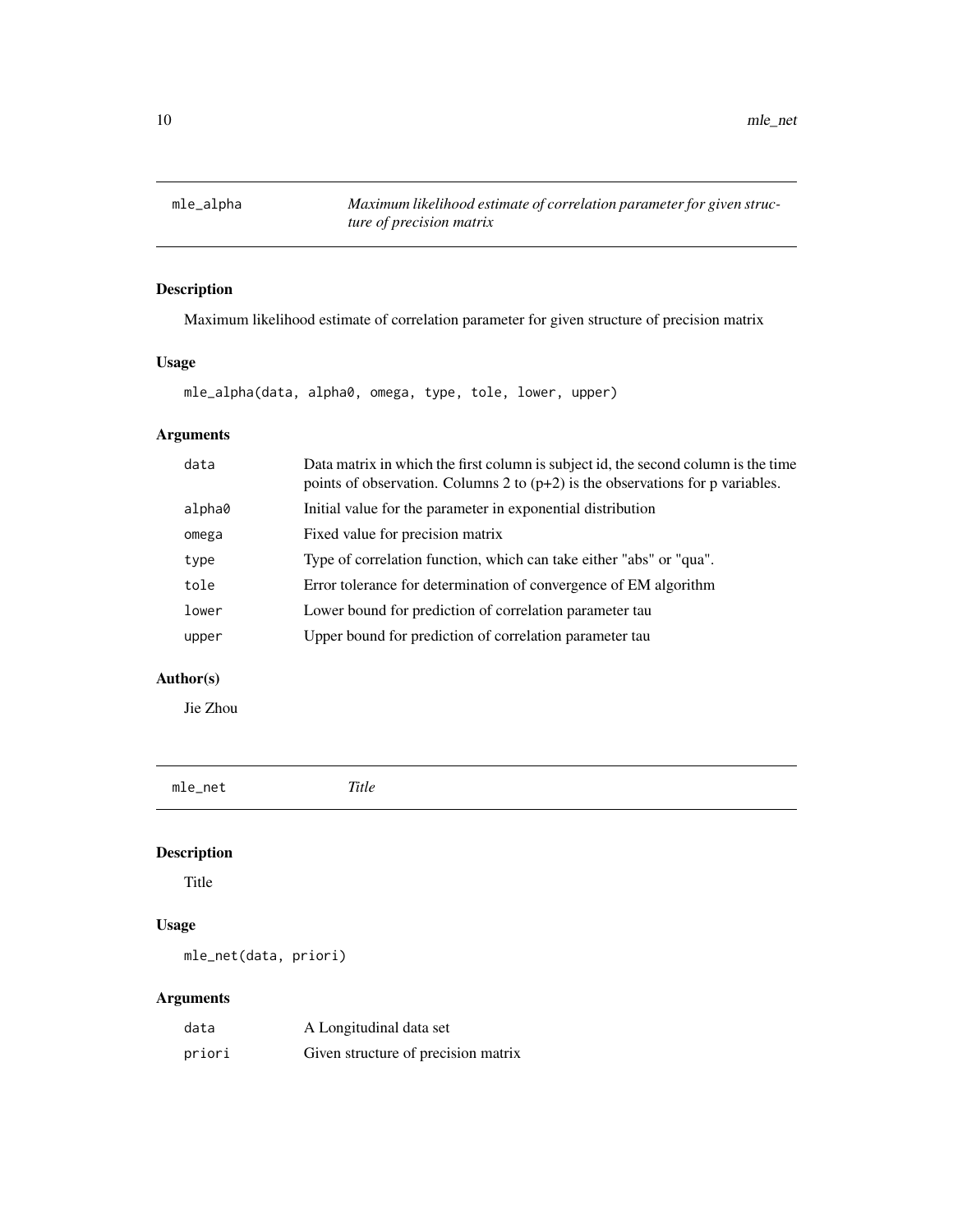#### <span id="page-10-0"></span>mle\_tau 11

#### Value

The maximum likelihood estimation

#### Author(s)

Jie Zhou

| mle_tau | Estiamte of precision matrix and autocorrelaton parameter for homo- |
|---------|---------------------------------------------------------------------|
|         | geneous model                                                       |

#### Description

Estiamte of precision matrix and autocorrelaton parameter for homogeneous model

#### Usage

mle\_tau(data, omega, type, lower, upper)

#### Arguments

| data  | Data matrix in which the first column is subject id, the second column is the time<br>points of observation. Columns 2 to $(p+2)$ is the observations for p variables. |
|-------|------------------------------------------------------------------------------------------------------------------------------------------------------------------------|
| omega | The maximum likelihood estiamte of precision matrix                                                                                                                    |
| type  | Type of correlation function, which can take either "abs" or "qua".                                                                                                    |
| lower | Lower bound for prediction of correlation parameter tau                                                                                                                |
| upper | Upper bound for prediction of correlation parameter tau                                                                                                                |

#### Value

A list for estimates of precision matrix and correlation parameter for given tuning parameter

#### Author(s)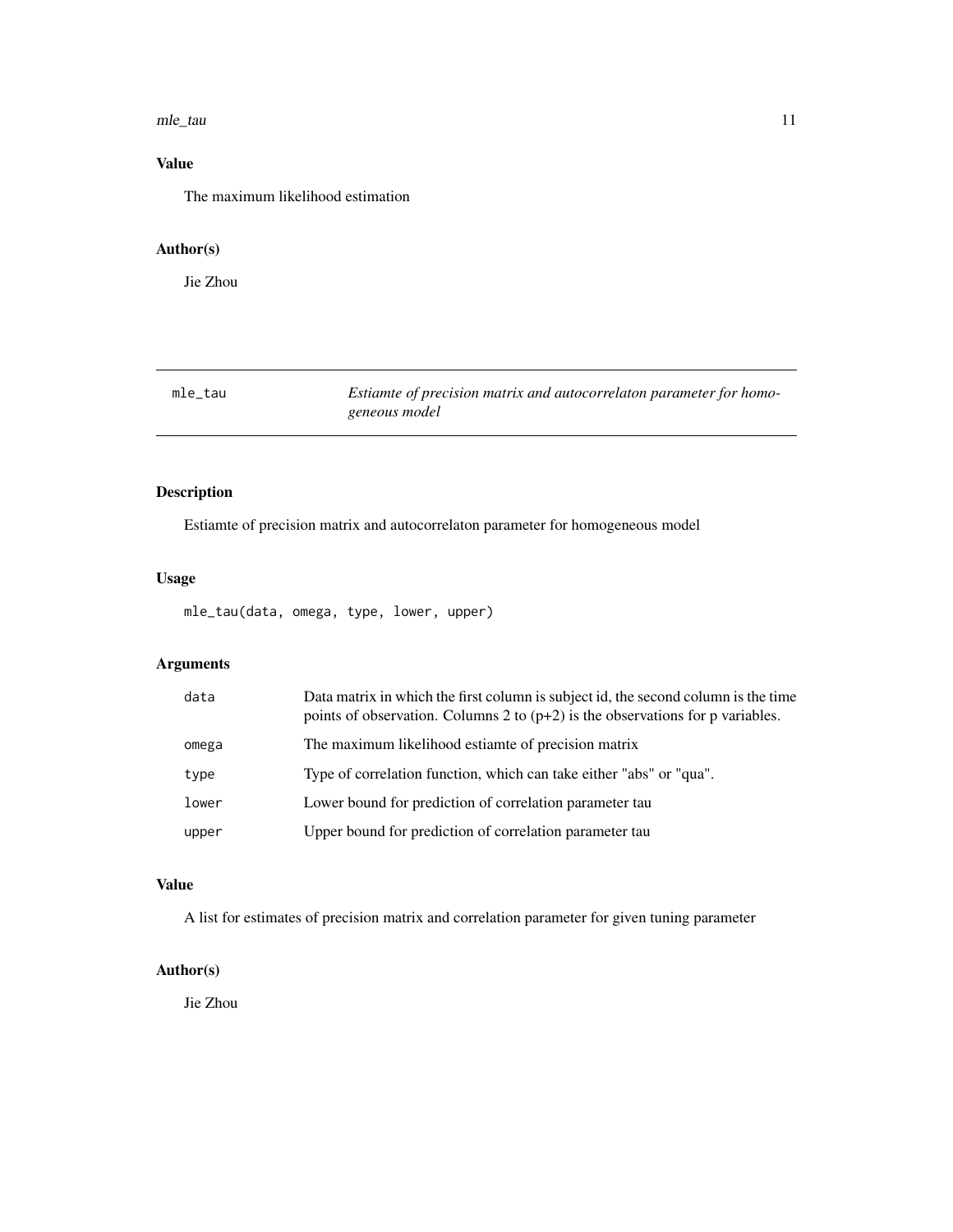<span id="page-11-0"></span>

#### Description

Construct the temporal component fo correlation function

#### Usage

phifunction(t, tau, type = 1)

#### Arguments

|      | Time points of observations                                                  |
|------|------------------------------------------------------------------------------|
| tau  | correlation parameter                                                        |
| type | The type of correlation function, which typically take either $0,1$ or $2$ . |

#### Value

A square matrix with dimension equal to the length of vector t

#### Author(s)

Jie Zhou

sample\_data *Sample Data*

#### Description

The sample data are subset of a larger longitudinal data set from an ongoing large-scale prospective project. There are 13 cluster are involved in the sample data.

#### Usage

sample\_data

#### Format

A 100-by-22 matrix

Column 1 Cluster id;

Column 2 Time points of observations;

Columns 3-22 Observations for 20 microbes.